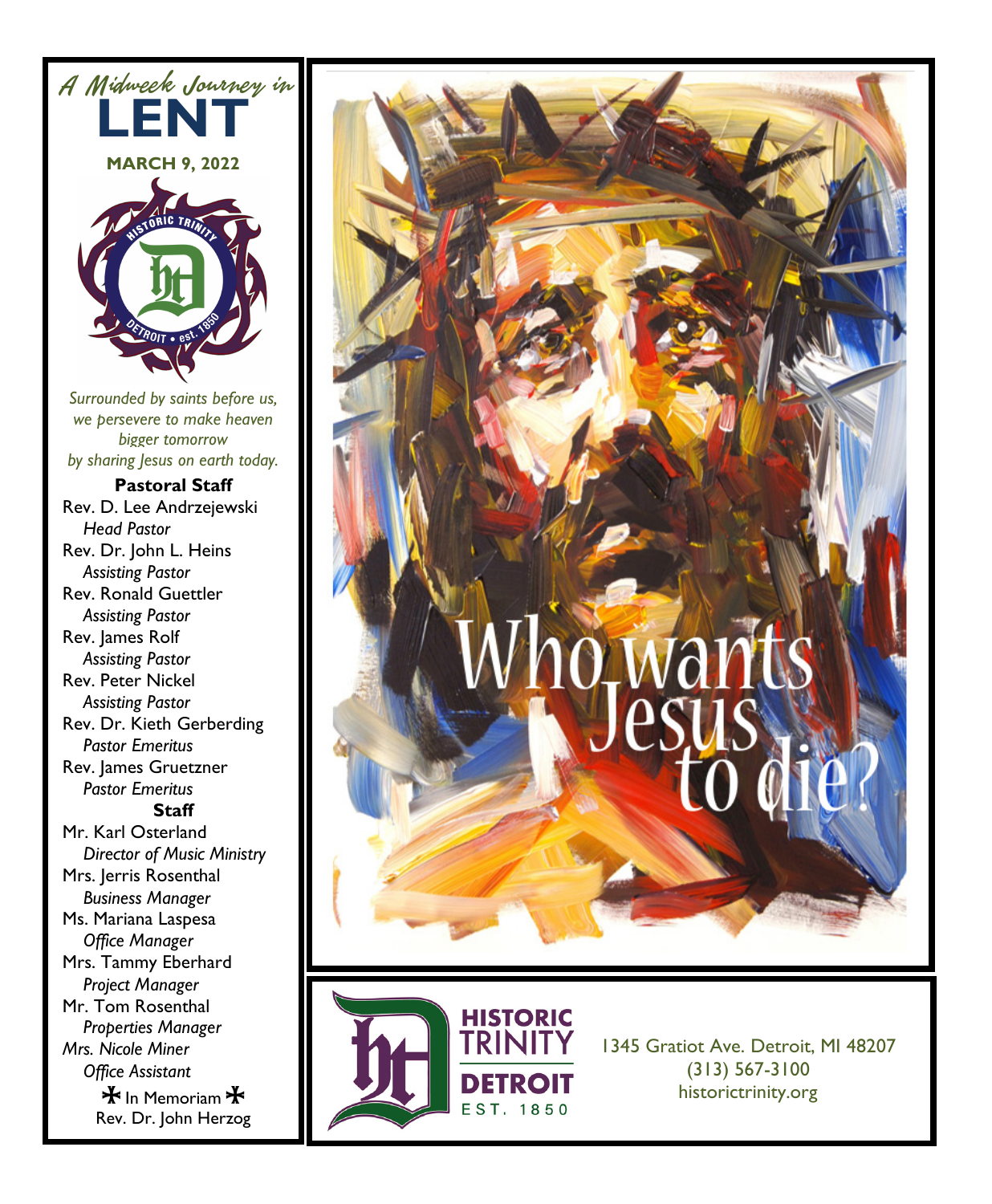

March 9, 2022 Who Wants Jesus to Die? Week Two:Satan Wants Jesus to Die

**PRELUDE** "Before the Throne of God Above" *Mel Machemer*

# **AS WE GATHER**

Luke, chapter 4 begins, that Jesus "was led by the Spirit in the wilderness for forty days, being tempted by the devil." Christ Jesus remains faithful in the face of enormous temptation. He is the very one who lives "on every word that comes from the mouth of the Lord." Jesus becomes our model as we too face temptation. And in our own wilderness wandering God indeed tests us, that we might be humbled before Him and rely on the power of God. Yet we see this scene close with the words, Satan "departed from him until an opportune time." The opportunity came when it was time for Jesus to die.

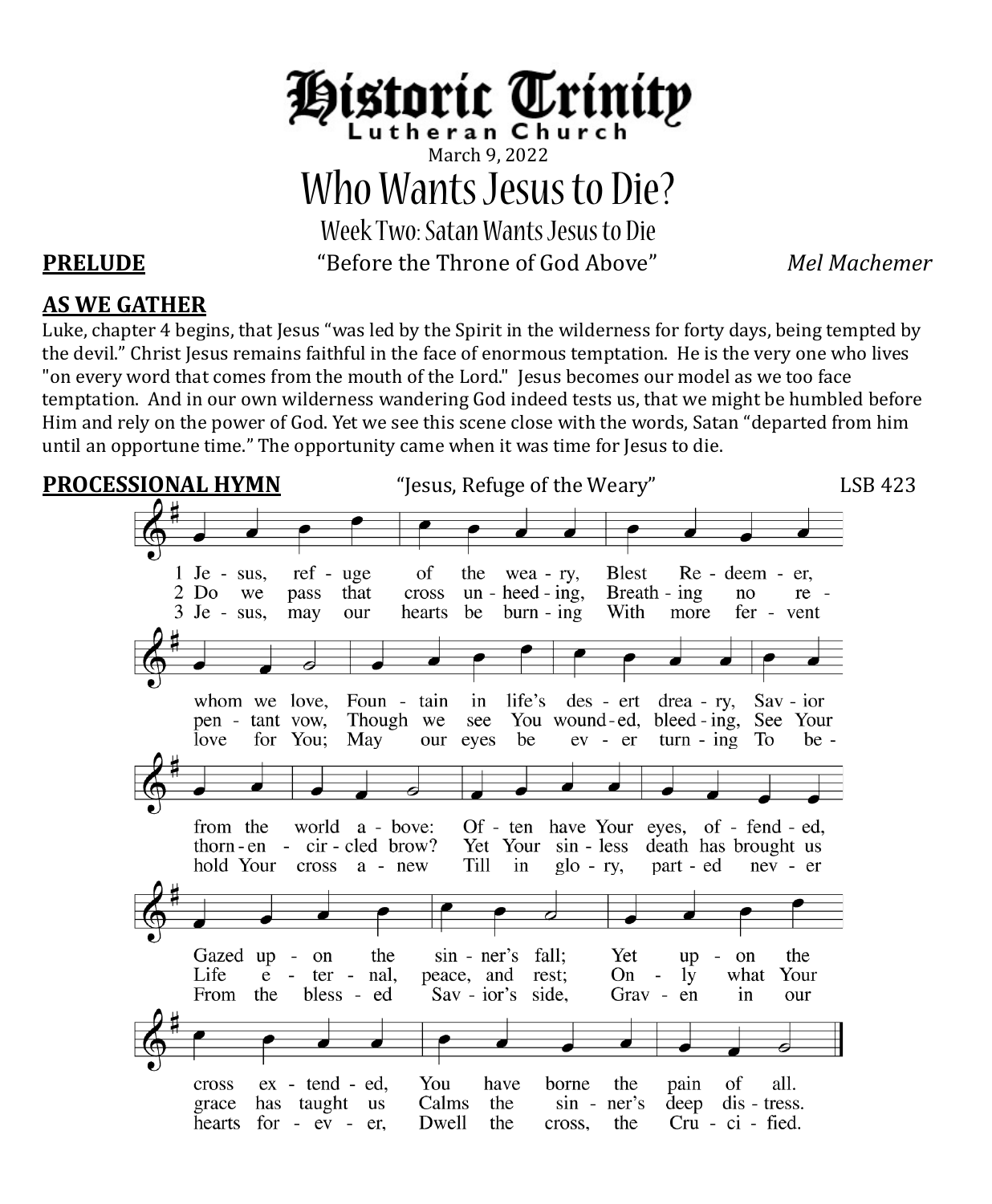# **INVOCATION**

Pastor: In the name of the Father and of the  $\ast$  Son and of the Holy Spirit.<br>**People:**  $\rightarrow$  **Amen.** 

**People:** E **Amen.**

## **RESPONSIVE PRAYER**

| Pastor: | Dear Jesus, our Savior and Lord,                                                                                                                                        |
|---------|-------------------------------------------------------------------------------------------------------------------------------------------------------------------------|
| People: | lead us to the time of Your passion;                                                                                                                                    |
| Pastor: | lead us to the places You walked and the people You have encountered;                                                                                                   |
| People: | lead us to Your cross;                                                                                                                                                  |
| Pastor: | to the place of crucifixion.                                                                                                                                            |
| People: | Stay with us, Lord, as we witness Your suffering and listen to Your                                                                                                     |
|         | Words.                                                                                                                                                                  |
| Pastor: | At Calvary we become increasingly mindful of our sins and of Your                                                                                                       |
|         | incredible love for us.                                                                                                                                                 |
| People: | Calvary is the place where You reveal Your perfect forgiveness.                                                                                                         |
| Pastor: | In the midst of Christ's repulsive crucifixion, divine love confronts hatred;<br>divine forgiveness abolishes the consequence of sin; hope for humanity<br>begins anew. |
| People: | Lead us to take up our cross, to die, to live, to follow in Your                                                                                                        |
|         | footsteps.                                                                                                                                                              |
| Pastor: | Lead us, Lord,                                                                                                                                                          |
| People: | to come to Your holy cross. Amen.                                                                                                                                       |

# **CONFESSION AND ABSOLUTION**

Pastor: Lord God, hear us as we confess our sins to You.<br> **People:** Forgive us, Father, for we have sinned. Our m

**People: Forgive us, Father, for we have sinned. Our mouths, minds, and lives need Your cleansing forgiveness. By the power of the Spirit, enable us to rely on the work of Christ on the cross; in His righteousness cover our sins, transform our hearts. With Christ, our sins are nailed to the cross of Calvary. May we die to this life of sin and be renewed in Your Word of grace.** 

Pastor: The compassionate heart of Christ responds in mercy. He forgives your sins and removes the repressive guilt that accompanies sin. He has called on me to share with You the freeing news of His grace. My friends in Christ, as a called and ordained servant in this place, and by the command of my Lord and Savior Jesus Christ, I forgive you all your sins in the name of the Father and of the  $\bigstar$  Son and of the Holy Spirit.<br> $\bigcirc$  **Amen. People:**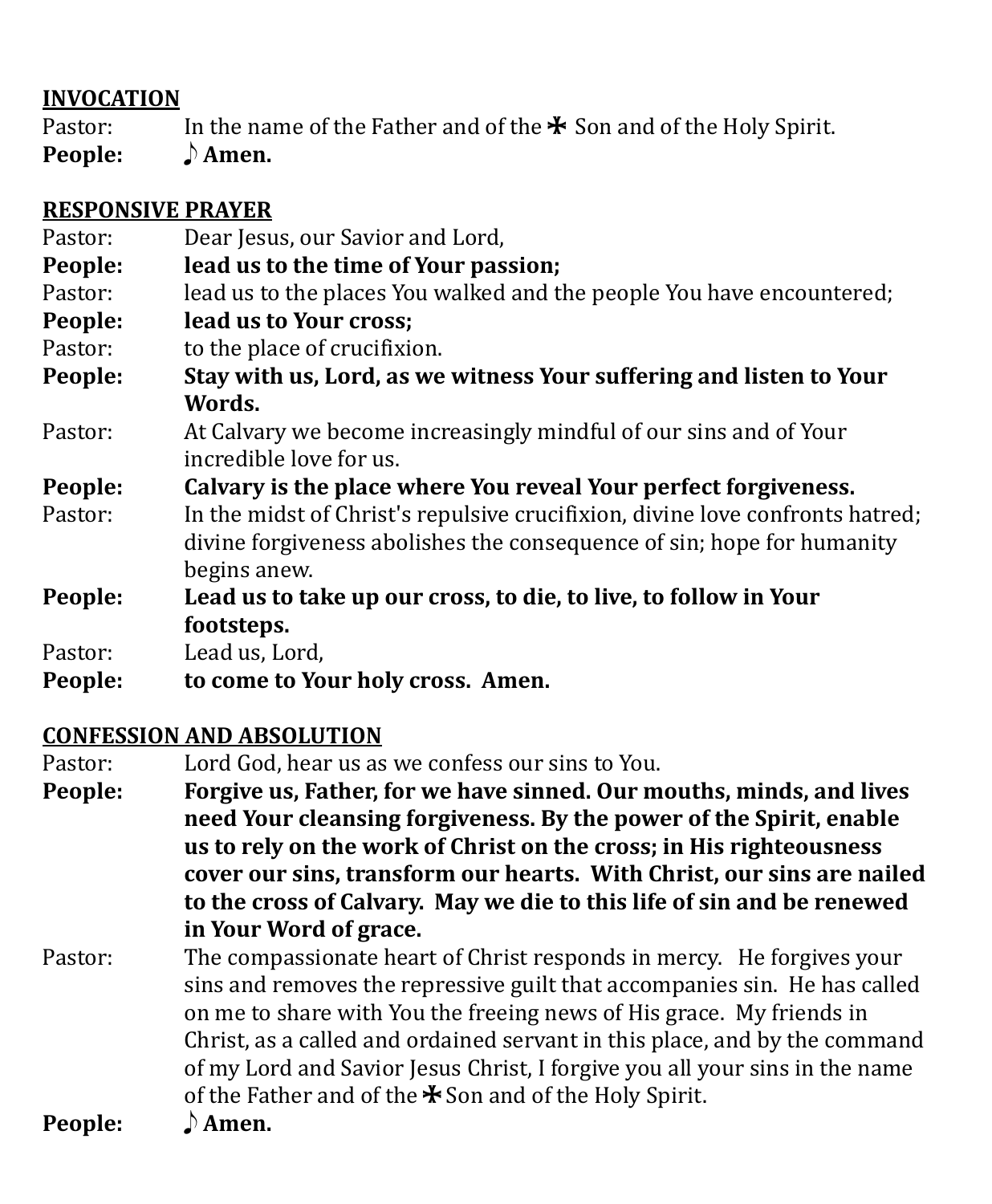| Dannla <sub>:</sub> | He has forgiven our sins! He will remember them no more In His             |
|---------------------|----------------------------------------------------------------------------|
|                     | removed our transgressions from us." (Psalm 103:8, 11-12)                  |
|                     | for those who fear Him; as far as the east is from the west, so far has He |
|                     | love. For as high as the heavens are above the earth, so great is His love |
| Pastor:             | "The Lord is compassionate and gracious, slow to anger, abounding in       |

**People: He has forgiven our sins! He will remember them no more. In His grace, He remembers His love for us. His gifts and grace are amazing indeed!**

**VERSE** LSB 575 v. 2 E **When darkness veils His lovely face, I rest on His unchanging grace; In ev'ry high and stormy gale My anchor holds within the veil. On Christ, the solid rock, I stand; All other ground is sinking sand.**

# **OPENING PRAYER**

Pastor: Lord, You bid us to "put on the full armor of God so that we can take our stand against the devil's schemes." *(Ephesians 6:11)* We implore You this day to armor us with Your Word of power and truth, that we may not succumb to the deception of Satan, but rather be unwavering in our faith in Christ Jesus, our Lord.

**People:** 

**OLD TESTAMENT** Deuteronomy 1:26-35; 2:1 *(Israel rebels against God and is sent to wander the desert region.)*

<sup>26</sup> "Yet you would not go up, but rebelled against the command of the Lord your God. 27And you murmured in your tents and said, 'Because the Lord hated us he has brought us out of the land of Egypt, to give us into the hand of the Amorites, to destroy us. 28Where are we going up? Our brothers have made our hearts melt, saying, "The people are greater and taller than we. The cities are great and fortified up to heaven. And besides, we have seen the sons of the Anakim there."' 29Then I said to you, 'Do not be in dread or afraid of them.30 The Lord your God who goes before you will himself fight for you, just as he did for you in Egypt before your eyes, <sup>31</sup> and in the wilderness, where you have seen how the Lord your God carried you, as a man carries his son, all the way that you went until you came to this place.' 32Yet in spite of this word you did not believe the Lord your God, 33who went before you in the way to seek you out a place to pitch your tents, in fire by night and in the cloud by day, to show you by what way you should go.

<sup>34</sup> "And the Lord heard your words and was angered, and he swore, <sup>35</sup> 'Not one of these men of this evil generation shall see the good land that I swore to give to your fathers…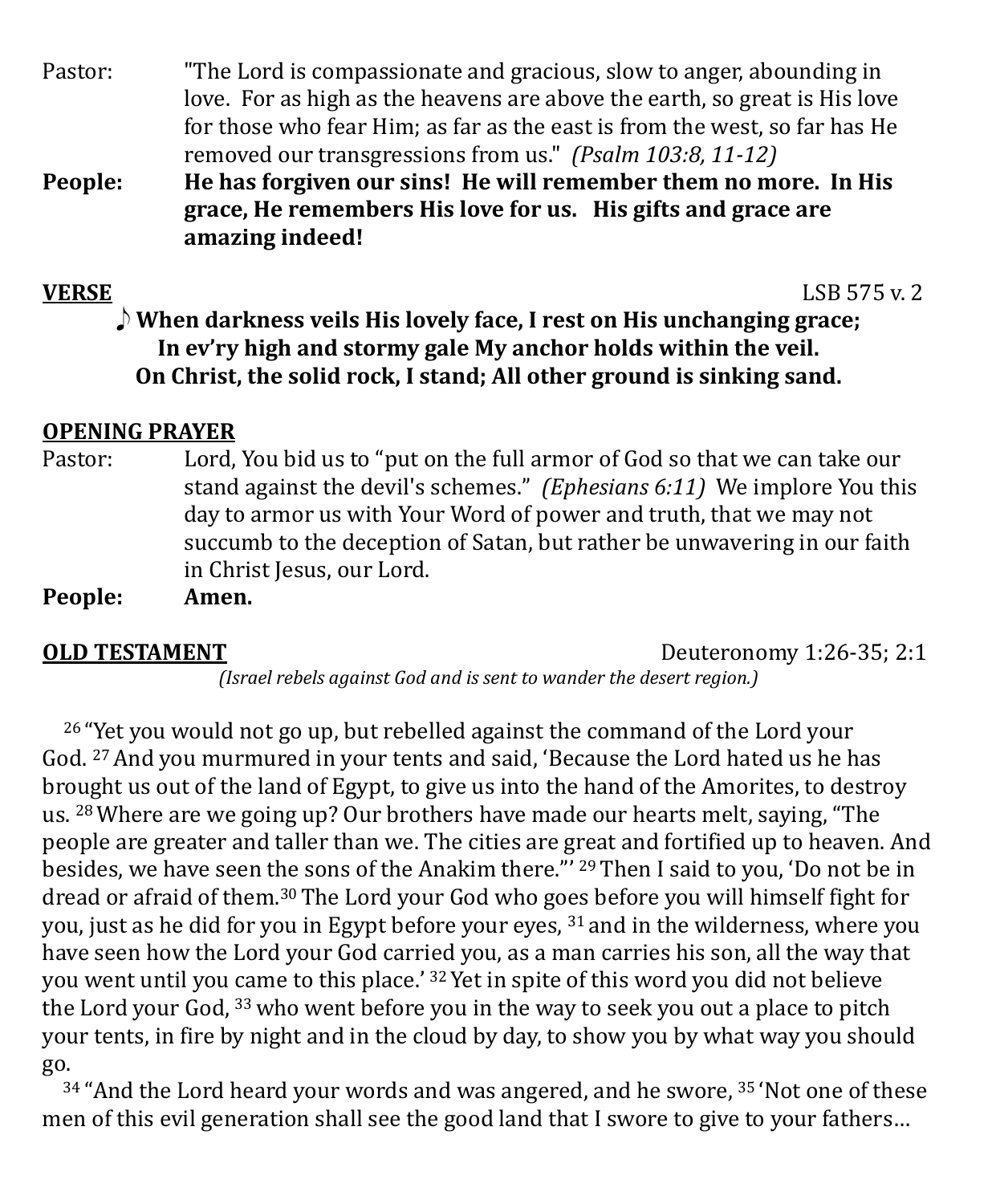<sup>1</sup> "Then we turned and journeyed into the wilderness in the direction of the Red Sea, as the Lord told me."

Pastor: 0 Lord, have mercy on us.<br>**People:** Thanks be to God. **Thanks be to God.** 

### **ANTHEM**

*Our Shepherd Lutheran Fours Choir, Birmingham*

**GOSPEL** Luke 4:1-13

*(Satan tempts Christ in the wilderness.)*

 1 And Jesus, full of the Holy Spirit, returned from the Jordan and was led by the Spirit in the wilderness <sup>2</sup> for forty days, being tempted by the devil. And he ate nothing during those days. And when they were ended, he was hungry.  $3$  The devil said to him, "If you are the Son of God, command this stone to become bread." 4And Jesus answered him, "It is written, 'Man shall not live by bread alone.'" 5And the devil took him up and showed him all the kingdoms of the world in a moment of time, <sup>6</sup> and said to him, "To you I will give all this authority and their glory, for it has been delivered to me, and I give it to whom I will. <sup>7</sup> If you, then, will worship me, it will all be yours." <sup>8</sup> And Jesus answered him, "It is written, "'You shall worship the Lord your God, and him only shall you serve."" 9And he took him to Jerusalem and set him on the pinnacle of the temple and said to him, "If you are the Son of God, throw yourself down from here, <sup>10</sup> for it is written, "'He will command his angels concerning you, to guard you,'  $11$  and "'On their hands they will bear you up, lest you strike your foot against a stone.""

<sup>12</sup> And Jesus answered him, "It is said, 'You shall not put the Lord your God to the test.'"13And when the devil had ended every temptation, he departed from him until an opportune time.

| Pastor: | My heart is not proud, O Lord, my eyes are not haughty; I do not concern<br>myself with great matters or things too wonderful for me. |
|---------|---------------------------------------------------------------------------------------------------------------------------------------|
| People: | I have stilled and quieted my soul;                                                                                                   |
| Pastor: | like a weaned child with its mother, like a weaned child is my soul within                                                            |
|         | me.                                                                                                                                   |
| People: | O Israel, put your hope in the Lord both now and forevermore.                                                                         |
|         | (Psalm 131)                                                                                                                           |
| Pastor: | O Lord, have mercy on us.                                                                                                             |
| People: | Thanks be to God.                                                                                                                     |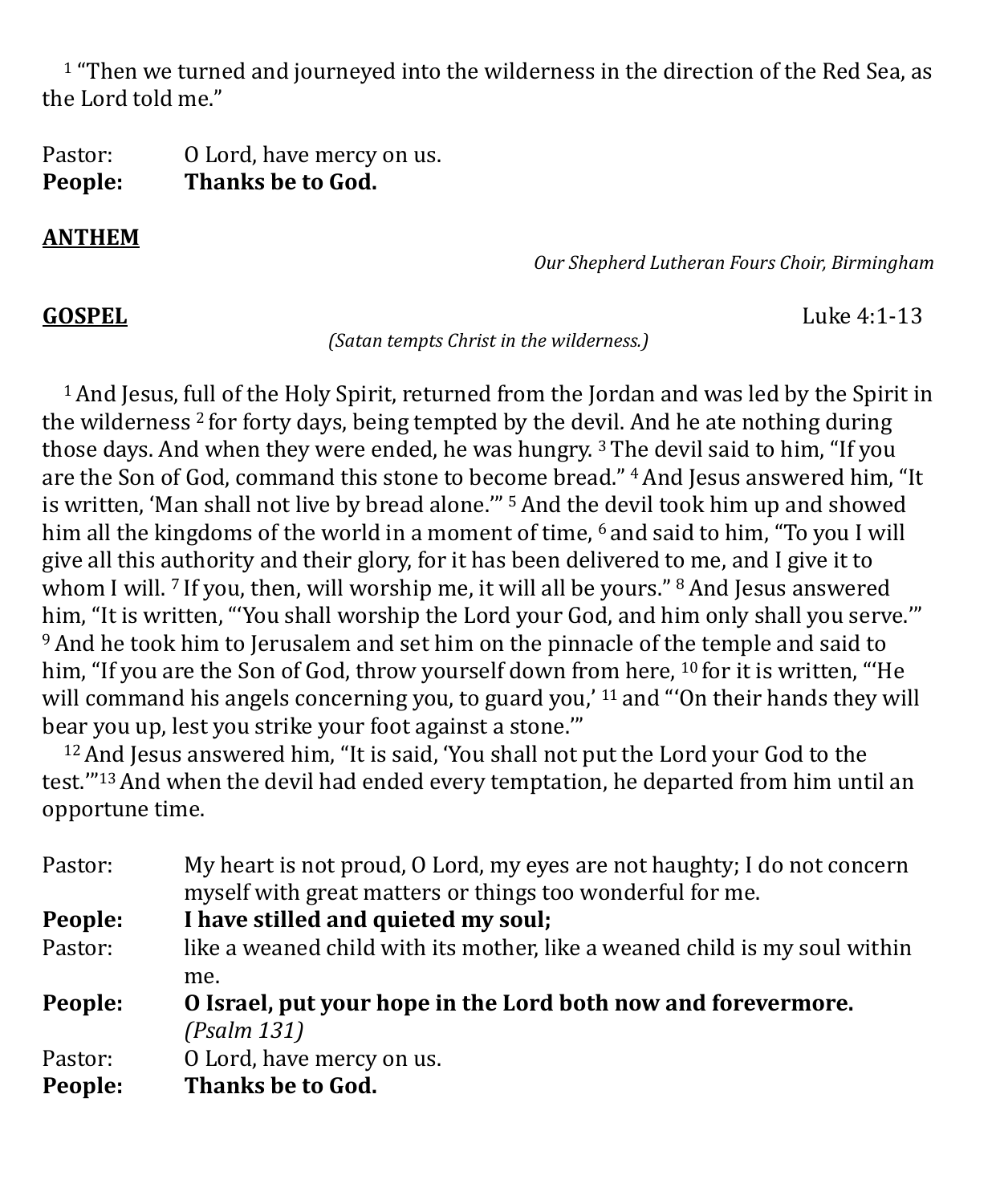

## **HOMILY**

*Rev. Steven Woodfin, Pastor Our Shepherd Lutheran Church and School, Birmingham, MI*

## **GATHERING OF TITHES AND OFFERINGS**

*Please consider continuing to support the work of the Lord at Historic Trinity with a sacrificial gift. You can donate at historictrinity.org/give, or mail to 1345 Gratiot Ave, Detroit, MI 48207.*

**VOLUNTARY** "O Christ Thou Lamb of God" *Paul Manz*

### **PRAYER**

Pastor: Lord Jesus Christ, I approach you. I am a sinner, and dare not rely on my own worth, but only on your goodness and mercy. I am defiled by many sins in body and soul, and by my unguarded thoughts and words. Gracious God of majesty and awe, I seek your protection, I look for your healing. Poor troubled sinner that I am, I appeal to you, the fountain of all mercy. I cannot bear your judgment, but I trust in your salvation. Lord, I show my wounds to you and uncover my shame before you. I know my sins are many and great, and they fill me with fear, but I hope in your mercies, for they cannot be numbered. Lord Jesus Christ, eternal king, God and man,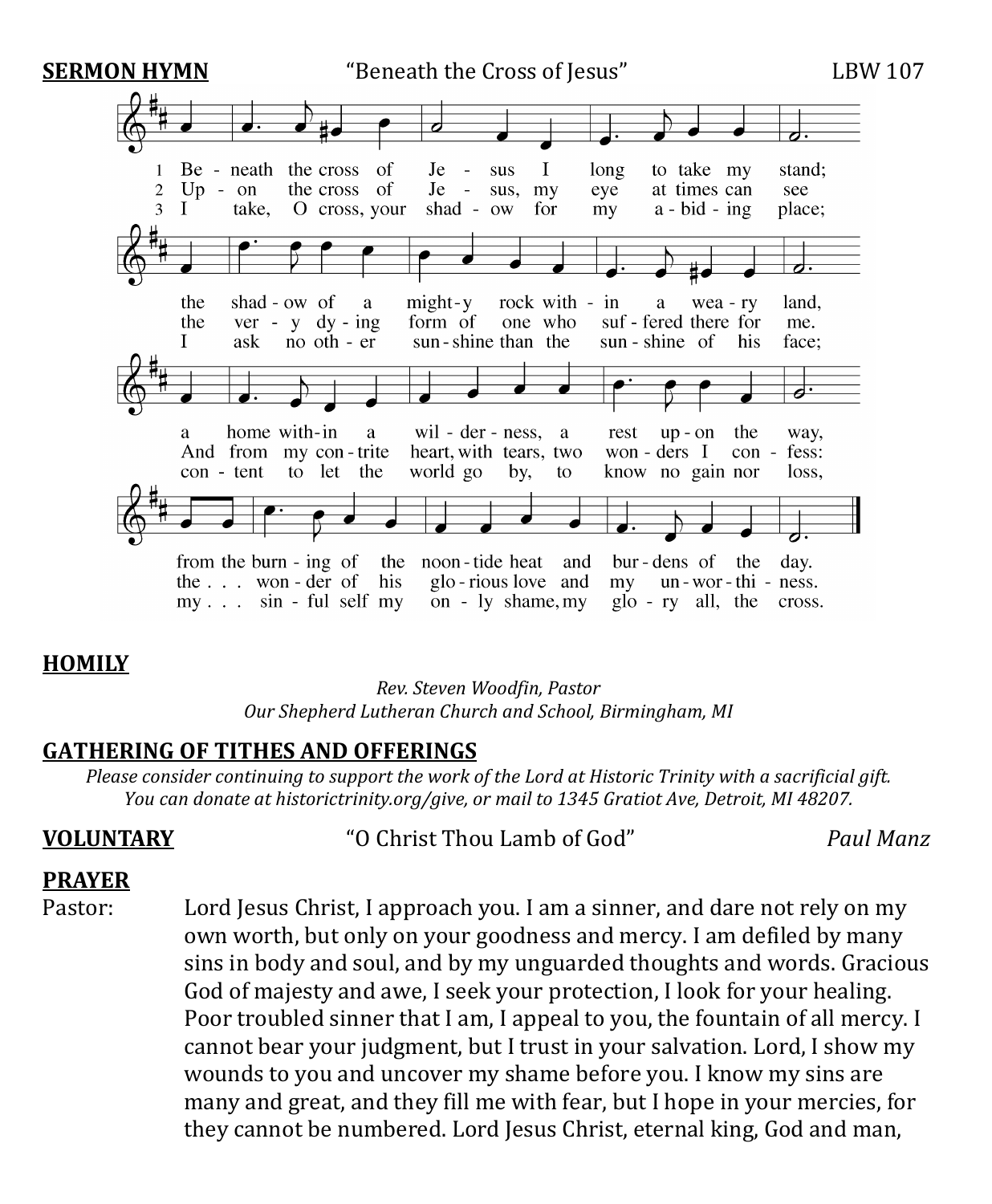crucified for mankind, look upon me with mercy and hear my prayer, for I trust in you. Have mercy on me, full of sorrow and sin, for the depth of your compassion never ends. Praise to you, saving sacrifice, offered on the wood of the cross for me and for all mankind. Praise to the noble and precious blood, flowing from the wounds of my crucified Lord Jesus Christ and washing away the sins of the whole world. Remember, Lord your creature, whom you have redeemed with your blood; I repent my sins, and I long to put right what I have done. Merciful Father, take away all my offenses and sins; purify me in body and soul, and make me worthy to taste the holy of holies. May your sacrifice, although I am unworthy, be for me the remission of my sins, the washing away of my guilt, the end of my evil thoughts, and the rebirth of my better instincts. May it incite me to do the works pleasing to you and profitable to my health in body and soul, and be a firm defense against the wiles of my enemies.<br>Amen.  $\sim$ Si

**People: Amen.** *~St. Ambrose (340-397 AD)*

**LORD'S PRAYER**

| Pastor: | We speak the petitions of the Lord's prayer independently, silently<br>contemplating select excerpts from Luther's explanation taken from the |
|---------|-----------------------------------------------------------------------------------------------------------------------------------------------|
|         | Small Catechism: Our Father who art in heaven;                                                                                                |
| People: | God would by these words tenderly invite us to believe that He is our                                                                         |
|         | true Father, and that we are His true children.                                                                                               |
| Pastor: | Hallowed be Thy name,                                                                                                                         |
| People: | This is done when the Word of God is taught in its truth and purity,                                                                          |
|         | and we, as the children of God, also lead a holy life according to it.                                                                        |
| Pastor: | Thy kingdom come                                                                                                                              |
| People: | This happens when our heavenly Father gives us His Holy Spirit, so<br>that by His grace we believe His holy Word and lead a godly life        |
| Pastor: | Thy will be done on earth as it is in heaven.                                                                                                 |
| People: | This happens when God breaks and hinders every evil counsel and                                                                               |
|         | will which would not let us hallow God's name nor let His kingdom                                                                             |
|         | come                                                                                                                                          |
| Pastor: | Give us this day our daily bread;                                                                                                             |
| People: | Daily bread includes everything that belongs to the support and                                                                               |
|         | wants of the body                                                                                                                             |
| Pastor: | And forgive us our trespasses as we forgive those who trespass against us.                                                                    |
| People: | We pray that our Father in heaven would not look upon our sins, nor                                                                           |
|         | on their account deny our prayer.                                                                                                             |
| Pastor: | And lead us not into temptation,                                                                                                              |
|         |                                                                                                                                               |